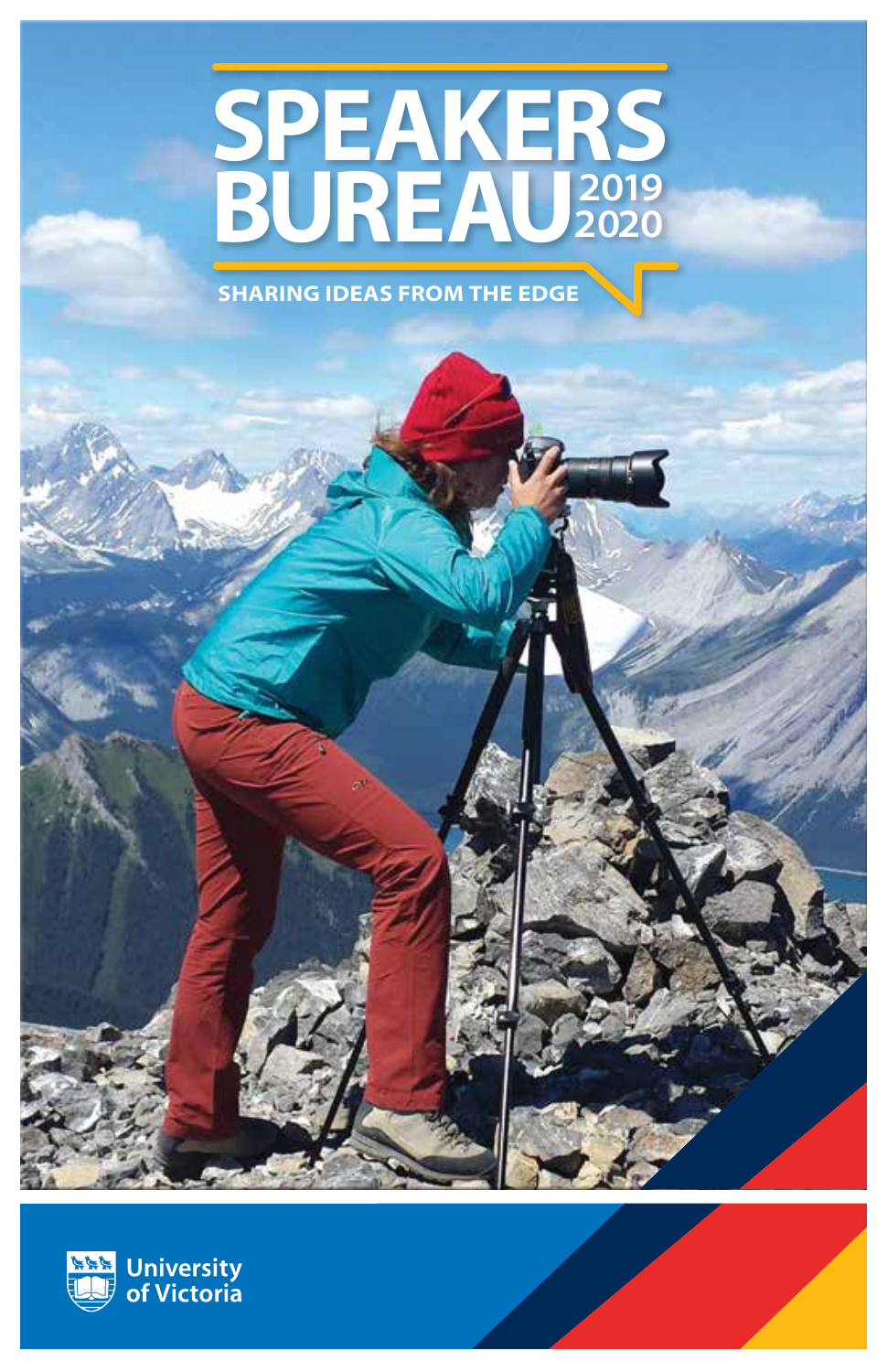# **UVIC SPEAKERS BUREAU**

#### Sharing a world of ideas

The faculty, staff, graduate students and retirees of the University of Victoria—the volunteers of the UVic Speakers Bureau—invite you to deepen your knowledge and engagement with the world.

For 38 years, our talented bureau volunteers have shared their expertise with audiences across southern Vancouver Island.

Every one of these speakers shares a strong commitment to contributing to the intellectual, social and cultural development of our region. They are also tremendous ambassadors for our university. Our volunteer speakers provide handson learning opportunities, show the vital impact of our research and connect community to the extraordinary academic environment that has made UVic a world-leading university.

The UVic Speakers Bureau is the only universitywide bureau of its kind in Canada. That's a powerful statement about our commitment to community engagement and to lifelong learning for everyone. Ideas exchanged at each talk flow back to our classrooms, labs and field schools, further enriching the student experience.

Last year, Speakers Bureau volunteers gave 580 presentations to schools, seniors groups, service clubs, business associations and community centres—reaching more than 19,000 community members across southern Vancouver Island.

This year, 147 new topics have been added, reflecting the extraordinary breadth of scholarship at UVic, as well as the enthusiasm of our volunteers to contribute to a better future for people and the planet.

I encourage you to take advantage of this breadth of knowledge by booking a volunteer through UVic's Speakers Bureau.

Jamie Cassels, QC President and Vice-Chancellor

#### What is the UVic Speakers Bureau?

The UVic Speakers Bureau is a community service provided by volunteer speakers from among the faculty, staff, graduate students and retirees who teach, conduct research, study and work at the University of Victoria.

Through the bureau, experts and knowledgeable individuals from UVic make themselves available to speak to community groups, schools, clubs and other organizations throughout Greater Victoria and southern Vancouver Island. The service is free (although travel expenses may be requested to some locations).

UVic is known for its strengths in the arts and sciences and selected professions. Areas of note are: ocean science and technology; environment, climate and energy; Indigenous research; global studies and social justice; health and life sciences; creativity and culture; data science and cyber physical systems; and physical sciences and engineering, mathematics and computer science.

These and many other fascinating areas of expertise are represented among the 498 topics offered this year by Speakers Bureau members.

Cover: Sonia Voicescu | Graduate student Department of Environmental Studies The Use of Repeat Photography in Ecological Restoration **‡ (M S) NEW** Image credit: Rick Arthur



# **How to book a speaking engagement with the Speakers Bureau**

#### **Look through this guide 1 3**

Read through this guide for a complete list of this year's topics. We think you'll find the bureau has something to offer your organization, no matter how diverse the interests of your audience.

#### **Choose your topic(s)**

Choose one or more topics and list them in your order of preference.

#### **INDEX**

| <b>CHILD &amp; TEEN DEVELOPMENT2</b>      |
|-------------------------------------------|
| <b>COMPUTERS, ENGINEERING &amp;</b>       |
| <b>CULTURES AROUND THE WORLD 3</b>        |
|                                           |
| <b>EDUCATION IN THE SCHOOLS 4</b>         |
| EDUCATION-GENERAL 4                       |
| <b>ENVIRONMENT &amp; SUSTAINABILITY 5</b> |
| <b>ETHICS &amp; PHILOSOPHY5</b>           |
| <b>FITNESS, ATHLETICS &amp; HEALTHY</b>   |
|                                           |
|                                           |

#### **Give us a call**

Request forms are on our website at: [uvic.ca/speakers.](http://) Or phone 250-721-8587 and we'll send you a form so you can give us the details of your meeting.

#### **What's next? 4**

Fill out and return a request form at least three weeks in advance of your meeting. As soon as we receive your completed request form, we'll contact you about booking a speaker.

| LANGUAGES & LINGUISTICS9        |
|---------------------------------|
|                                 |
|                                 |
| MUSIC, ART, FILM & THEATRE 10   |
|                                 |
|                                 |
|                                 |
| SOCIAL HEALTH & WELLNESS  12    |
|                                 |
|                                 |
|                                 |
| PERSONAL INTERESTS  see website |

Expert and professional topics offered by the Speakers Bureau reflect the professional practices or research areas of the faculty, staff and graduate student speakers. Presentations based on the personal interests of Speakers Bureau members appear on the website: uvic.ca/speakers

- Although the Speakers Bureau operates as a volunteer service to the community, we ask that you cover any travel expenses outside the CRD that our speakers may incur.
- If it's the normal practice of your group to offer an honorarium to speakers, we ask that you extend the same courtesy to our speakers.
- We reserve the right to limit the number of speakers provided to any one group.
- Please acknowledge the UVic Speakers Bureau when introducing speakers to

your group, and in any advertising and media interviews related to the speaking engagement.

 $\blacksquare$  The views and opinions expressed by members of the UVic Speakers Bureau do not necessarily reflect those of the University of Victoria.

**‡** Graduate student topic. Topics appropriate for K–12 students: **E (K–5) M (6–8) S (9–12)**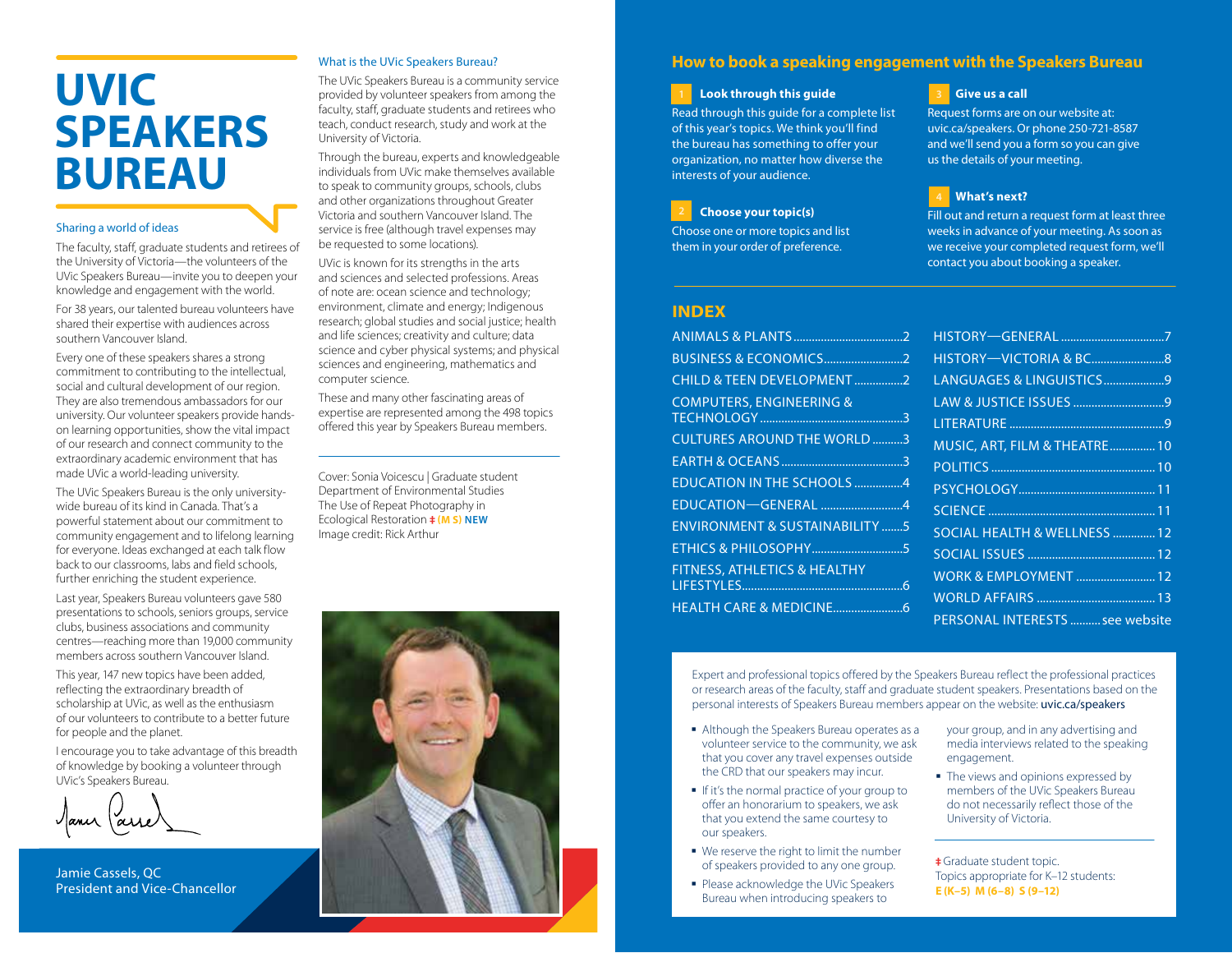# **SPEAKERS BUREAU TOPICS 19/20**

# **ANIMALS & PLANTS**

Butterflies of Southern Vancouver Island **‡ (M S) NEW**

#### **BUSINESS & ECONOMICS**

Collaborative Creativity

Cross-cultural Management: Managing Diversity (in English or Korean) **(S)**

Doing Well by Doing Good: Business as an Instrument for Doing Good in Society (in English and Hindi) **(S) NEW**

Economic Development in Rural Communities: Small Businesses and Entrepreneurship

Globalization and You (in English or Spanish) **(S)**

Goal-setting and Performance Management

Inclusive Decision-making (in English, French or Arabic) **(M S) NEW**

Institutional Leadership: Promoting Your Values and Improving Your Community (in English or Spanish) **(S)**

Labour Relations in Canada **NEW**

New Trends in Supply Chain Management (in English, French or Arabic) **(M S) NEW**

Organizational Behaviour: How to Manage People (in English or Korean) **(S)**

Organizational Culture Management: How Organizations Can Create, Maintain, Change and Diagnose their Organizations' Cultures **(S)**

#### Professional Sales

Sport Analytics: Limitations and Promise (in English or French) **(S)**

Sport and Economics: Exploring Research Synergy (in English or French) **(S)**

Sustainable Value Management Along the Supply Chain (in English, French or Arabic) **(M S) NEW**

Understanding Innovation in Organizations: Using Sport as a Lens (in English or French) **(S)**

University Athletics, Academics and the Challenge of Congruence (in English or French) **(S)**

West Meets East: Sport as a Lens for Enlightening, Balancing and Transcending (in English or French) **(S)**

# **CHILD & TEEN DEVELOPMENT**

Childhood Stress **(E M)**

Children and Nature: What are the Benefits of Outdoor Play? **(S)**

Digital Hygiene in the Early Years **(E M S) NEW**

Electronic Media and Young Children: Positive and Negative Effects on Development **(S)**

Indigenous Literature for Young Readers (in English or Spanish) **(E M S)**

Is Play Important for Development? **(S)**

Learning in an Open and Connected World **(E M S) NEW**

Parenting Young Children: Preschool and Early Elementary School Age **(E M)**

Promoting Healthy Living for Children through Self-regulation and Emotion Regulation

The UN Convention on the Rights of the Child: Possibilities and Promise **(E M S)**

#### **COMPUTERS, ENGINEERING & TECHNOLOGY**

A Global Perspective on eHealth Platforms— Meeting Citizen and Health System Needs (in English or German)

Artificial-intelligence-based Electric Vehicle Motor Health Monitoring (in English and Tamil) **(M S) NEW**

Benefits of Distributed Generation for the Community (in English and Tamil) **(M S) NEW**

Building a Human-Robot Network for Large-scale Environmental Monitoring **‡ (S) NEW**

Creating a Digital Edition Using WordPress **‡ (S)**

Digital Citizenship **(S)**

Digital Rights, Responsibilities and Opportunities **(E M S) NEW**

How to Spot and Avoid Phishing Emails **(S)**

Information Accountability: Taking Responsibility for Digital Sharing and Publishing **(S) NEW**

Modelling Paradigms for Computer Animation **NEW**

Notebook-based Data Science with Jupyter Notebooks **(E M S)**

Own Your Inbox: Email Management Tips **(S)**

Personal Cybersecurity Tips: Reducing Your Risks **(S)**

Resilient: Social Media Use in Disasters **‡ NEW**

Robot Butlers: is this the Future of Assistive Technology?



Smartphones and Tablets: Educational Distractions or Homework Tools & Bicycles for the Mind? **(M S)**

Sustainable Construction Materials and Technologies (in English or Hindi) **(M)**

Technologies for Community Engagement: Development of a Federation of Learning Journeys **(E M S) NEW**

Telepresence Robots for Increasing Accessibility **(E M S) NEW**

Why Did the Computer Do That? Explaining Software in a Probabilistic World **(E M S)**

### **CULTURES AROUND THE WORLD**

Food Sovereignty and Sustainability: South African Case Studies **(M S)**

Indigenous Latin America (in English, Spanish, German) **(E M S)**

Mexico's Day of the Dead **(M S)**

Micro-managing: Household Economies in Southern Africa *(M S)* 

Sports as Cultural Practice: Taking an Anthropological Approach (in English or French) **(S)**

The Story of an African (Women's) Farm **(M S)**

The Thinking Garden: A Film About an Inspiring South African Women's Farm **(M S)**

Washoku: Japanese Food Culture (in English or Japanese)

Why is Africa Poor and Food-insecure (and is it)? **(M S)**

# **EARTH & OCEANS**

The Coastal Regions of Alaska and the Arctic

Field Research in the Arctic

The Fukushima Disaster and Radiation in the Pacific Ocean: What Does It Mean for BC? **(M S)** 

**Karun Thanjavur** Senior Lab Instructor, Department of Physics and Astronomy Tour of the Astronomical Observatory at UVic **(E M S)**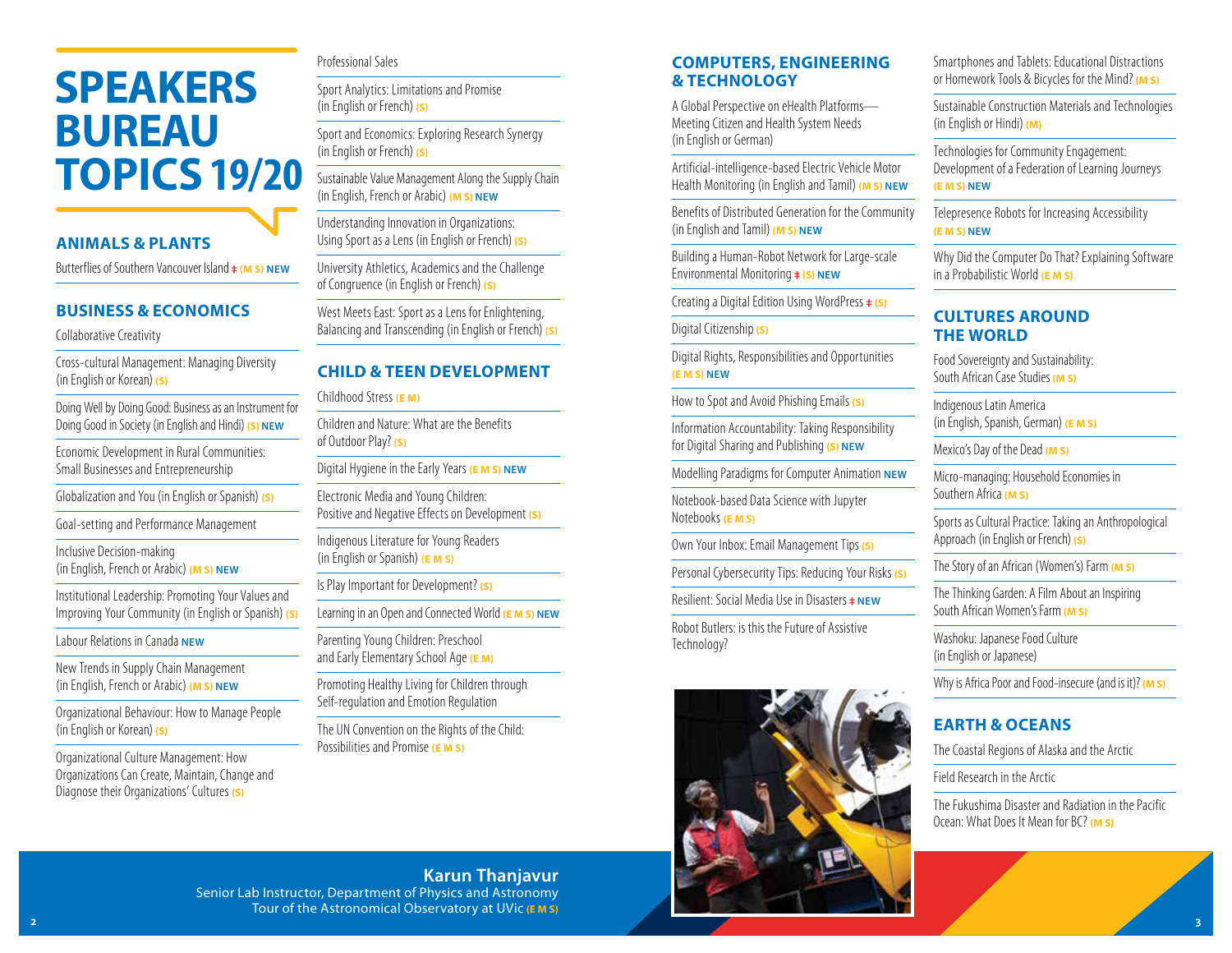#### Hot, Sour and Breathless: Oceans Under Stress (in English or Mandarin) **(M S)**

How Storms Impact the Coasts

Life Below Water: the UN's Sustainable Development Goal 14 (in English or Mandarin) **(M S)**

Marine Phytoplankton: Diversity, Ecology and Ecosystem Services in Changing Oceans **‡ (E M S)**

Microplastics in the Vancouver Island Marine Environment **‡ (M S)**

Ocean Acidification Around Vancouver Island, and its Potential Impact on Pteropods **‡ (M S)**

Ocean Networks Canada: Operating the World's Leading Ocean Observatories **(M S)**

Pacific Storm Types and Tracks

Recent Warm Anomalies in the Ocean: The Blob and Links to Climate Change **(M S) NEW**

Sea of Plastic: Trash in our Oceans (in English or Mandarin) **(M S)**

Weather Stations in the Icefields of the Rockies

# **EDUCATION IN THE SCHOOLS**

Flipping the Classroom: A Powerful Teaching Tool, But Not a Panacea **(M S)**

How to Survive and Thrive in First-year University **(S)**

Indigenizing Education is More than a Metaphor

Indigenous Arts in the Classroom: A Hands-On Presentation (in English or Spanish) **(E M S)**

Is Educational Technology Worth the Investment? **(M S)**

Practical Strategies for Supporting English-as-an-Additional-Language Students **NEW**

Self-Regulation in Schools: A Practical Check-Up and Professional Check-In **‡ NEW**

Staging the Not-Yet: How Dramatic Ensembles are Enacting Micro-utopian Visions **(S)**

Web of Performance: How Performance Literacy Empowers 21st-Century Youth **(S)**

#### **EDUCATION—GENERAL**

Boards of Education: Governance and Vision in BC Education **(E M S)**

Breaking Down Barriers: Students' Use of their Own Language

Building Teachers' Research Toolkit and Implementing Practitioner Research **NEW**

The Concept of Experience in the Humanities and the Sciences (in English or French) **(S)**

Design Thinking in a World of Wicked Problems **(S) NEW**

Developing Excellence: Tips and Tools for Mastering any Skill at a High Level (in English or French) **(M S) NEW**

Education and the Revolution: Climate Change and the Curriculum of Life **(E M S) NEW**

Education for Social Justice and Reconstruction **(E M S)**

Emotional Intelligence (EQ) and Academic Success **(S)**

How to Prepare Yourself for University-level Research While in High School **(S) NEW**

Indigenizing and Decolonizing Music Education in BC (in English or French) **NEW**

Indigenous Education: What Have We Learned in 50 Years? (in English or Spanish) **(E M S)** 

Indigenous Ways of Being Through Photography (in English or Spanish) **(E M S)**

Inspiring Creativity **(S)**

Leaders as Indigenous Allies: Working for Positive Change in Schools **(S)**

Learning In and With Community (in English or Spanish) **(M S)**

Millennials and Emotional Intelligence in the Workplace **‡ (M S)**

Mindfulness is My Superpower: Reducing Stress and Building Resiliency for Teacher Empowerment **‡ NEW**

Multi-Access Learning: Beyond Blended Learning **(E M S) NEW**

Once Upon a Time: Indigenous Ways of Knowing and Being through Story (in English or Spanish) **(E M S)**

Open Practices in Teaching and Learning **(E M S) NEW**

#### Opening Up Access to Research **NEW**

The Power of Reflection: Field-tested Tips on Implementing Critical Learner Reflection **NEW**

Shifting Pedagogies for Learner-centred Designs **(E M S) NEW**

Social Justice and Rights-based Work in Changing  $Times + (M S)$ 

Supporting Indigenous Learner Transitions: School and Program Strategies for Success **(S) NEW**

Teachers and Leadership: Applications for Career and Teaching Practice **‡ NEW**

Those Kids Can't Handle their Freedom: Overcoming Barriers to Teaching Kids Self-Regulation **‡ NEW**

The Value of Being a Volunteer **(E M S)**

#### **ENVIRONMENT & SUSTAINABILITY**

Campus Cycling Plan **(S) NEW**

Campus Greenway **(S) NEW**

The Challenge of Climate Justice: Can We Make a Just Transition from Fossil Capitalism? **NEW**

Climate Modelling (in English or Dutch) **(M S)**

Climates of Urban Areas and Climate Mitigating (in English or Dutch) **(M S) NEW**

Climatology and Climate Change: Long Term Climate Trends (in English or Dutch) **(M S)**

Conserving Energy One Cubicle (or Home) at a Time **(M S)**

The Dragons of Inaction: Why We Don't Do What We Should

Expected and Actual Performance of Green Buildings: Lessons Learned **(S) NEW**

From Trees to Bluebirds: The Communication of Conservation on Vancouver Island **(M S)**

#### The Future of Water Law and Policy

Green Chemistry as a Path to Safer, Healthier Communities **(S)**

Hallmarks of Success: Moving Toward Shared Authority and Co-governance for BC's Water **NEW**

How Resource Consumption is Related to Our Happiness **(S) NEW**

Land-cover Change Impacts on Climate—including Urban Climates (in English or Dutch) **(M S)**

Landscape Plan and Design **(S) NEW**

Microplastics in the Marine Environment: Context and Prevention **‡ (E M S)** (Jan-April)

Putting the "Sustainable" in BC's New Water Law

Restoration Guide to the UVic Campus **NEW**

Restoration Walks in Greater Victoria **NEW**

Solar Cells and Alternative Energy Technologies: Challenges and Prospects **(E M S)**

Sustainability Action Plan for Campus Operations **(S) NEW**

Urban Biodiversity **NEW**

The Use of Repeat Photography in Ecological Restoration **‡ (M S) NEW**

UVic Campus Plan **(S) NEW**

Where the Wildlife Are **(M S) NEW**

#### **ETHICS & PHILOSOPHY**

Abortion **(S)**

De-Mystifying Mindfulness: What Does it Mean to Live a Mindful Life? **(S)**

Ethical Issues in Police Conduct **(S)**

Ethical Issues in Reproductive Technologies **(S)**

The History and Ethics of a Deliberate Death **(S)**

Magical Thinking: What Counts as Magic Today and Can it Make Life Better? **(S)**

Medical Assistance in Dying **(S)**

Patenting Genes **(S)**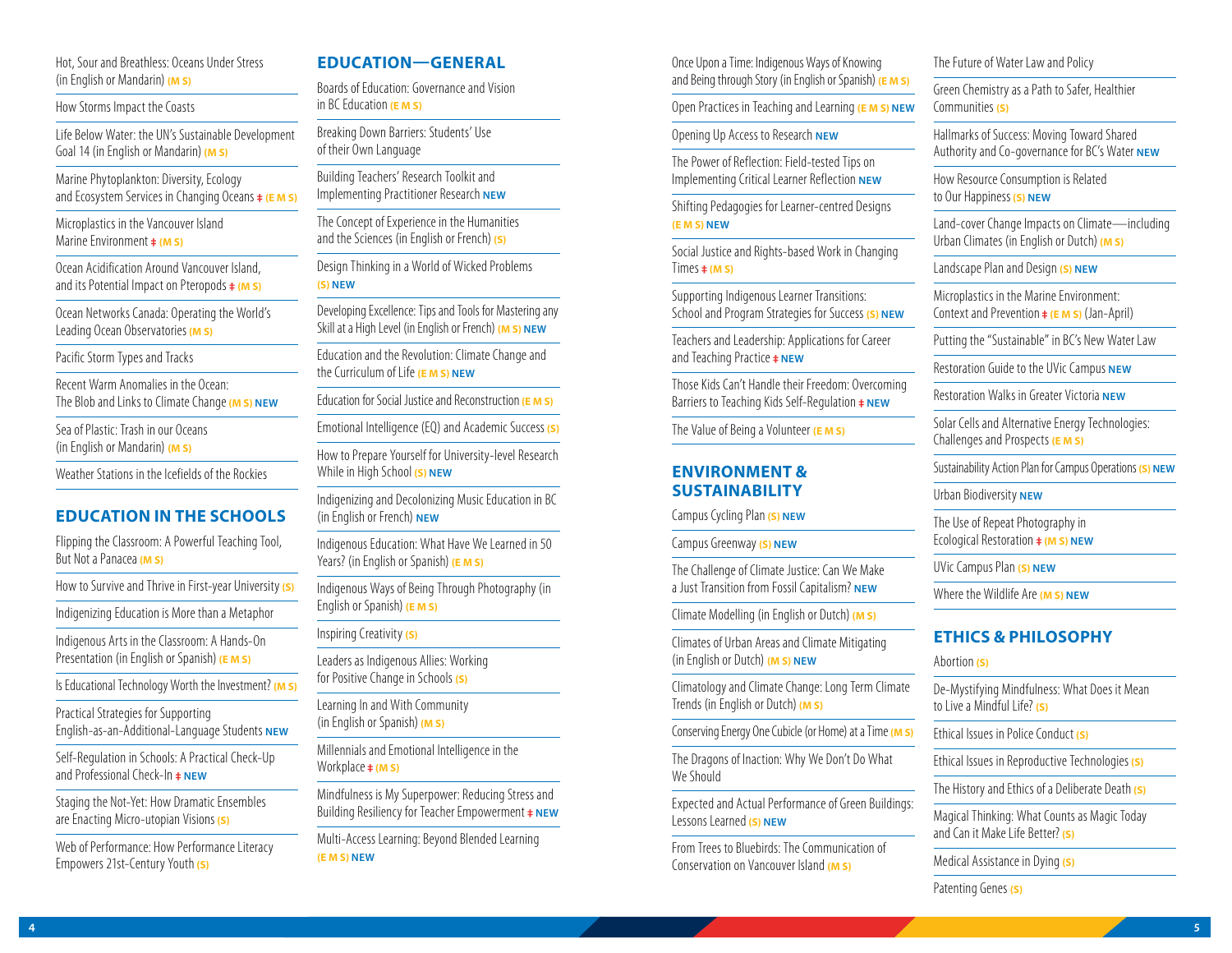#### Philosophy and the Personal **(S)**

The Philosophy of Giorgio Agamben (in English or French) **(S)**

Political Correctness, Inclusivity and Freedom of Speech **(M S)**

The Virtual Ninja Manifesto: Can Video Games Make You Into a Better Person? **(S)**

#### **FITNESS, ATHLETICS & HEALTHY LIFESTYLES**

Back Health for Sport and Daily Living **(E M)**

Boosting or Maintaining Brain Power as You Grow Older **(E M)**

A Critical Evaluation of Probiotics as Health Supplements

Dancing: an Activity that Stimulates the Whole Brain, Increases Mood and Makes People Happy (in English or Greek) **(S)**

Exercise for People with Chronic Disease **(E M S)**

Exercise is Medicine **(E M S)**

For the WELLth of It **(S)**

Fun, Fitness and Fatness **(E M)**

Getting Stronger: You're Never Too Old **(E M)**

Gut Grief from Running **(S)**

Health and Staying Physically Active as One Grows Older **(E M)**

Is Your Leisure Portfolio Ready for Retirement?

Let's Move: Physical Activity for All **NEW** 

Let's Move: Physical Activity for People Living with Cancer **NEW**

Let's Move: Physical Activity for People Living with Diabetes **NEW**

Let's Move: Physical Activity for People Living with Heart Disease **NEW**

Let's Move: Physical Activity for People Living with Osteoporosis **NEW**

Physical Activities for the Aging Population (in English or Greek) **(S)** Stepping into Fitness **(E M)** Using Physical Activity to Reduce Your Health Risks

**(E M S)**

Weight Reduction Using Diet and Exercise **(E M)**

Why Am I So Bloated? **(S)**

# **HEALTH CARE & MEDICINE**

Aging and Alzheimer's Disease: Psychological Factors Involved in Aging **‡ (E M S)**

The Aging Brain **‡ (E M S)**

Allergies: Dysfunction in the Immune System **(E M S)**

An Introduction to Brain Imaging **‡ (E M S)**

The Benefits of Exercise for Your Brain **(E M S)**

Big Data Analytics in Health Care: Toward Predictive, Personalized, Integrated Medicine (in English or German) **(S)**

The Biology of Aging

Brain Imaging and its Clinical Applications **‡ (E M S)**

Brain Trauma and Disease **‡ (E M S)**

Bringing Research into Practice: Improving Outcomes for People and the Health Care System **(S)**

Cancer: Novel Approaches to Personalized Cancer Therapy **(S) NEW**

Concussions and Mild Traumatic Brain Injury **(E M S)**

Dementia and Alzheimer's: Current Research **‡ (M S)**

Depression and its Outcomes (in English or Spanish) **(S) NEW**

Detecting Dementia Early: What Do We Know? **‡ (M S)**

Diabetes: How Studying Rare Eye Disease May Lead to Novel Treatments for Diabetes **(S) NEW**

Growing and Guiding New Neurons in the Healthy and Injured Brain (M S)

Harm Reduction 101: Everything You Want to Know and More (in English or French) **(S) NEW**

Health Care—Commodity or Right? **(S)**

The History of Hepatitis C: Cause to Cure in 30 Years **(S)**

How to Talk With Your Doctor about Your Pain **(S)**

Improving Orthopaedic Outcomes through the Integration of Biomechanical Research and Emerging Technologies **(M S) NEW**

Let's Get Personal: Shifting the Paradigm in Orthopaedic Surgery **(M S) NEW**

A Look into the Eye: How the Retina Works and Advances in Treating Retinal Disease **(M S)**

Mental Health and Wellbeing **‡ (E M S)**

Mental Illness in the XXI Century (in English or Spanish) **(S) NEW**

New Emerging Human Infectious Diseases in a Changing World

The Next-generation Vaccines: More than Just a Poke in the Arm

Not as Advertised But Perfectly Legal: Some Health Products to be Aware of

Physicians and the Pharmaceutical Industry **(S)**

Privacy and Confidentiality of Electronic Patient Records **(S)**

The Rise of Superbugs: The Alarming Spread of Bacterial Drug Resistance, its Underlying Causes and the Quest for Solutions

Schizophrenia and Society (in English or Spanish) **(S) NEW**

Smart Nanomaterials for Cancer Therapy **(S) NEW**

What Everyone Should Know about Listeria, Salmonella, E. Coli and Other Food-borne Pathogens **(E M S)**

What We've Learned from the Human Genome **(E M S)**

What's Wrong (and What's Right) About the Flu Vaccine? **(E M S)**

#### **HISTORY—GENERAL**

1919: Year One of a Troubled 20th Century **(S) NEW**

The Anglo-American Special Relationship Since 1941 **(M S)**

Bad Kings: Edward VIII and the Abdication Crisis (1936) **(M S)**

Bad Kings: George IV and William IV of England, 1820-1837 **(M S)**

Bad Kings: The Madness of George III, 1760-1820 **(M S)**

Beyond Sorry: Japanese-Canadian Redress, Research and Historical Justice in the Age of Apology **(M S) NEW**

The Bloody Code: Criminal Trial in 17th and 18th Century England

The British Monarchy: Why Does the Royal Family Travel So Much? **(M S)**

Canadian Society and War Since 1867 **(M S)**

Canadians and the Spanish Civil War **(S)**

Cleopatra, Hellenistic Queen **(M)**

Dr. Crippen: Sex, Murder and Science in Early 20th-Century England **(S)**

The Cold War in Canada **(S)**

The Cold War: Cause and Course **(M S)**

European Thought and Culture Since 1700 (in English or French) **(S)**

Execution, Transportation and the Founding of Australia, 1775-1789 **(M S)**

The First Treaties: The Roots of Indigenous-Settler Relations in Canada (in English or French) **(M S)**

Good Food, Bad Sex: Bodily Pleasures in the Anglo Imagination, 1750 to Today **(S) NEW**

The Great Fire of London 1666

Growing Up in Athens and Sparta **(M)**

Gunpowder, Treason and Plots: Anti-Catholicism and Conspiracy Theories in 17th-Century England

A History of the Palestinian-Israeli Conflict **(S)**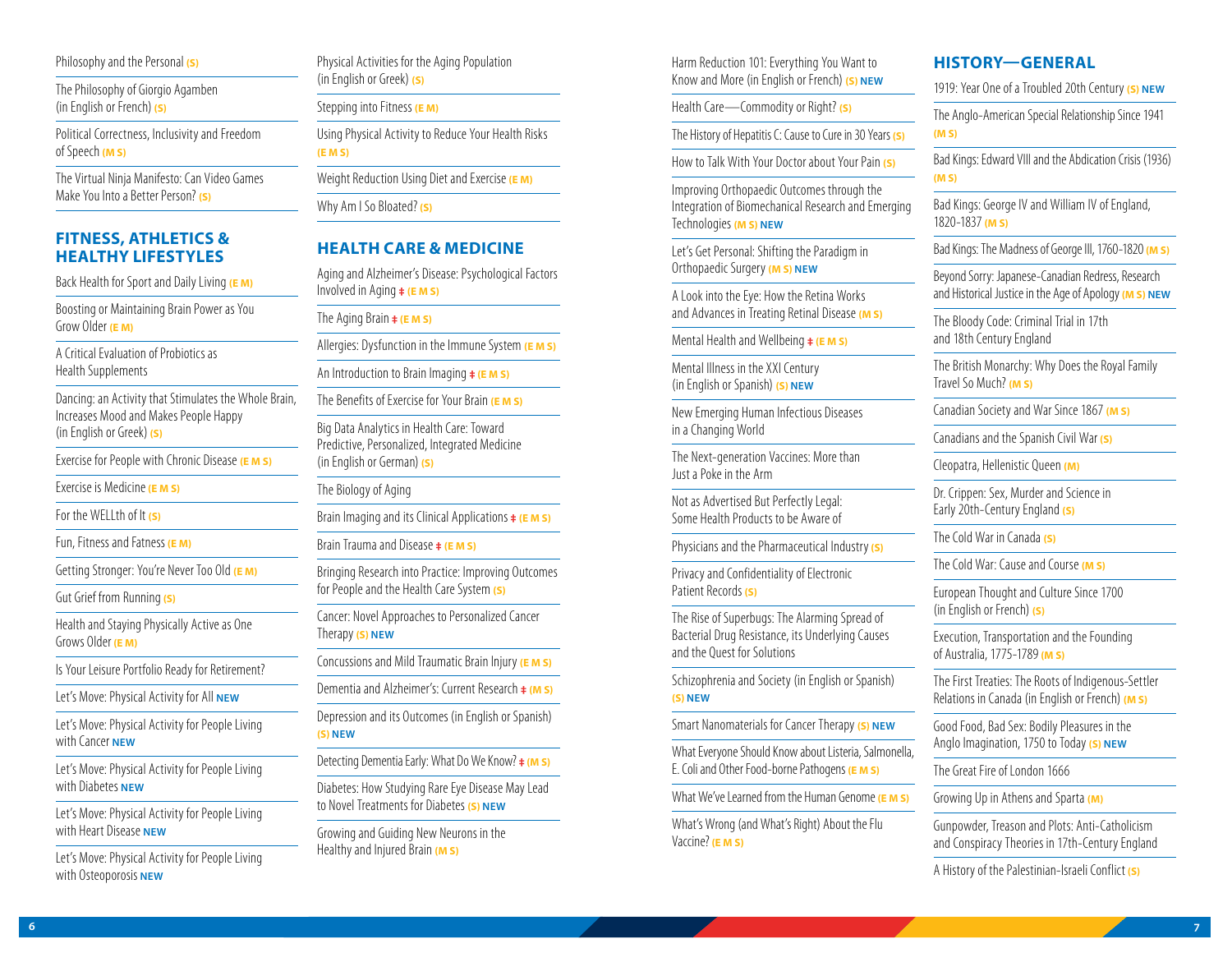How "Race" is Made Historically **(S)**

How WWI Ended **(S)**

The Internment and Dispossession of Japanese Canadians **(M S) NEW**

Issues Relating to the Origins of War in the Modern Period **(M S)**

Jack the Ripper and the Royal Family: Murder and Myth **(M S)**

The Limitations of the Politician-Historian: Winston Churchill and Appeasement **(M S)**

The Monk and the King: Bookcraft and Statecraft in Medieval Times **(M S)**

Murder and "the New Woman" in England Between the Wars **(S)**

Murder and the Media in Victorian England **(M S)**

Murder, Bodysnatching and Anatomization in England, 1752-1832 **(M S)**

Nations and Their Strategies Since 1945 **(M S)**

Norman Bethune: A Troubled Hero **(S)**

Notre-Dame de Paris: The 2019 Fire that Destroyed the Cathedral Roof (in English or French) **(S) NEW**

The Origins and Course of the First World War **(M S)**

The Origins and Course of the Second World War **(M S)**

Paris: A Walk through the Ages—Medieval Marvels (in English or French) **(S)**

Paris: A Walk through the Ages—The Inspiration of Paris in Songs (in English or French) **(S)**

Paris: A Walk through the Ages—The Museum of Modernity (in English or French) **(S)**

The Prosecutorial Passions: Spouse Murder in England, 1660-1800 (in English or French)

The Road Hill Murder of 1860: A Great Victorian Mystery **(M S)**

Royal Martyr or Man of Blood? The Execution of Charles I in 1649

Sir Edward Grey and the Balkan Wars, 1912-1914 **(M S)**

The War of the Windsors: Charles and Diana, 1981-1997 **(M S)**

Who Forced the Sale of Japanese-Canadian-Owned Property? **(M S) NEW**

Who Killed Sir Edmund Berry Godfrey? Revisiting the Most Famous Murder Mystery of the 17th Century

Why Remember? What can the Dispossession of Japanese Canadians Teach Us 75 Years Later? **(M S) NEW**

Why was Capital Punishment Abolished in Postwar Britain? **(M S)**

Why was Public Execution Abolished in Victorian England? **(M S)**

Winston Churchill's Criticism of Appeasement in the 1930s **(M S)**

Witness to Loss: Why did a Japanese Canadian Participate in the Destruction of His Own Community During the 1940s? **(M S) NEW**

Women Travellers Throughout the Ages

#### **HISTORY—VICTORIA & BC**

A Humorous History of Highways in BC **(S)**

BC's Ambiguous Relations with the Rest of Canada **(S)**

Boundless Optimism: Richard McBride's British Columbia **(S)**

Cartoonists at Sea: Some Views of BC Ferries and Their Predecessors **(S)**

Fannin and Fauna: The Early Days of the Provincial Museum **NEW**

From Shetland to British Columbia: The Extraordinary Life of Anthropologist and Political Activist, James Teit (1864-1922) **(S) NEW**

James A. Teit and the BC Indian Land Question, 1908-1922 **(S) NEW**

## **LANGUAGES & LINGUISTICS**

About the Chinese Language (in English or Chinese)

Accents, Dialects and Voice Qualities **(S)**

All About Learning a Second Language Pronunciation (in English or Chinese)

The Edge of Innovation: "Kids these Days" and Language Change **(S)**

The Evolution of Human Language **(M S)**

How Babies Acquire the Capacity to Speak **(S)**

The International Phonetic Alphabet **(S)**

Laryngeal Function in Voice Production **(S)**

Sounds of the World's Languages **(S)**

#### **LAW & JUSTICE ISSUES**

Animal Rights, Culture and the Law **(E M S) NEW**

Animal Vulnerability in Animal Agriculture **(E M S) NEW**

Can You Patent a Frog? Patents, Trademarks and Copyright **(S)**

Global Corruption: An Issue We Should No Longer Ignore **(S)**

Harassment and Human Rights: Problem, Response and Remedy



How and Why Do Wrongful Convictions in Canada's Criminal Justice System Occur? **(S)**

The Long Silence of the Vancouver Island (or 'Douglas') Treaties of 1850 to 1854 **(M S) NEW**

Restorative Justice in the Community: Accountability to Victims Works for All

Teaching Law and Ethics through the Improvised Arts **(M S) NEW**

# **LITERATURE**

19th-Century French Literature and Culture (in English or French) **(S)**

American Literature and the Christian Right **(S)**

The Bible's Many Gods **(S) NEW**

The Changing Bible in Victorian Literature **‡ (S) NEW**

Christine of Pizan: A Life of Her Own (in English or French) **(S)**

Daemons and Creativity—Splicing Consciousness into SAMAEL, a Mythographic Comic Book Series **‡ (S)**

French Literature Since 1800 (in English or French) **(S)**

Fundamentalism and Literature **(S)**

The Golden Age of the English Detective Novel **(M S)**

A History of the English Ghost Story (in English or French) **(E M S)**

How Ghost Stories Work—and Why (in English or French) **(E M S)**

Into the Woods with German Myths and Fairy Tales

Jane Austen: Past and Present **‡ (S)**

Jane Austen's Literary Landscapes **‡ (S) NEW**

Japan's Iliad: The Tale of the Heike (in English or Japanese)

Milton, Shakespeare and Canadian Confederation: Thomas D'Arcy McGee as Literary Critic **(S)**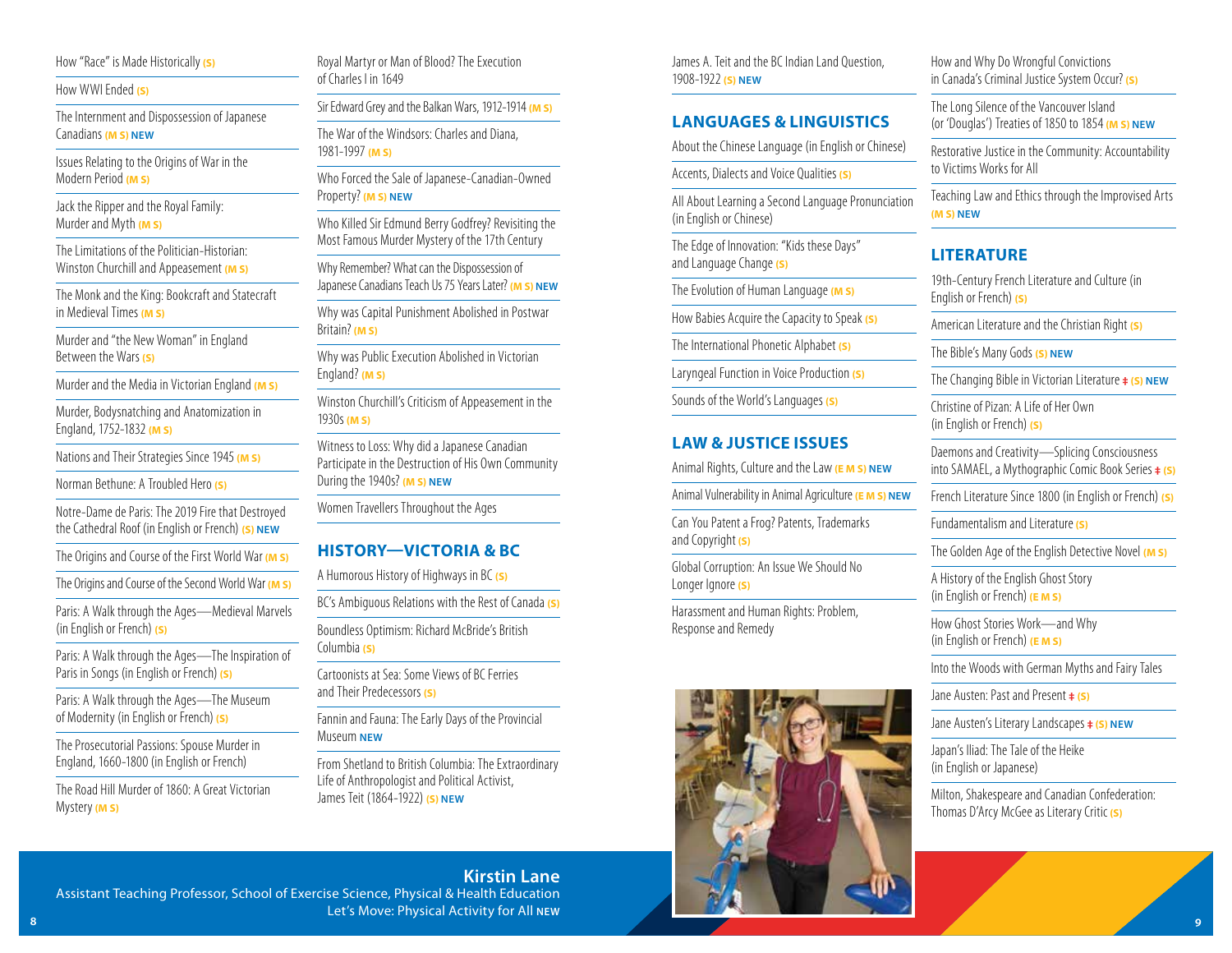Modern Latin American Culture (in English or Spanish) **(S)** 

Modern Latin American Literature (in English or Spanish) **(S)** 

Modern Latin American Literature and Visual Arts (in English or Spanish) **(S)** 

Myths and Omissions: A Textbook History of British Columbia **(E M S) NEW**

Narrative Style in Austen's Fiction **‡ (S)**

Poetry and Religion in 17-Century England (S) NEW

Production and Use of the Medieval Manuscript Book

## **‡ (E M S) NEW**

Sex, Erotica and the Victorian Garden **‡ NEW**

Spiritual Searching in Victorian Poetry **‡ (S) NEW**

The Tale of Genji: The World's Oldest Novel (in English or Japanese)

#### **MUSIC, ART, FILM & THEATRE**

Building Community through Live Music: Exploring the Roles of Artist, Presenter and Public (in English or French) **(M S) NEW**

Contemporary Israeli Cinema **(M S)**

Directing the Classics

Edith Piaf, the Parisian "Sparrow" (in English or French) **(S)**

French Cinema (in English or French) **(S)**

Gender and Cross-dressing in Japanese Theatre (in English or Japanese)

Gothic Art and Architecture **(E M S) NEW**

Hercules: Greek Myth or Disney? (M S)

The History of Conducting Gestures (in English, German or Hungarian) **(S)** 

Italian Renaissance Art and Architecture **(E M S) NEW**

The Job of a Professional Orchestral Musician: On Stage and Behind the Scenes (in English or French) **(M S) NEW**

Latin American Film (in English or Spanish) **(S)**

Medieval Art and Architecture **(E M S) NEW**

New Play Development in Canada

*O Brother Where Art Thou* and *The Odyssey* **(M S)**

Producing Non-profit Theatre in Canada

Puppets and Robots in Japanese Theatre (in English or Japanese)

Theatre and Human Rights: What Kind of Theatre Takes Place in an Unwanted Space? (in English or Dutch) **(S)**

Theatre Audience Education: How to Better See a Play **(S)** 

Theatre in War and (Post) Conflict Zones: The Importance of Laughter, Time and Place (in English or Dutch) **(S)**

What Does Music Mean? (in English, German or Hungarian) **NEW**

# **POLITICS**

| Arctic In/Security and Indigenous Peoples:<br>Comparing Inuit in Canada and Sami in Norway (M S) |  |
|--------------------------------------------------------------------------------------------------|--|
| Canadian Charter of Rights and Freedoms NEW                                                      |  |
| Canadian Politics, Government and Elections (S) NEW                                              |  |
| Comparative Federalism, Multicultural Federalism                                                 |  |
| Feeling Hot, Hot, Hot: Three Dimensions of<br>Transformation in the Circumpolar Arctic (M S)     |  |
| Fighting over Fossil Fuels: Understanding Contentious<br>Pipeline Politics in Canada (M S)       |  |
| Making Sense of the Election (M S) NEW                                                           |  |
| Protecting Your Digital Footprint (M S)                                                          |  |

Random Selection in Politics: Improving Democracy Through the Use of Random Selection **(S)**

Understanding #MeToo **(M S)**

## **PSYCHOLOGY**

An Introduction to the Brain and Behaviour **‡ (E M S)**

Brain and Behaviour: A Beginners Guide to Functional Neuroanatomy **(E M S)** 

The Development of Memory **‡ (M S)**

False Memories and Distorted Beliefs **(S)** (Jan-April)

The Healthy Aging Brain and Alzheimer's Disease **(E M S) NEW**

Introduction to Neuroscience **‡ (E M S)**

Living in the Moment **(S)**

Mental Health and Wellbeing **‡ (S) NEW**

Modern Views of Personality

Multiple Sclerosis: Changes in the Brain and Cognition Function **(E M S)**

Neuroimaging: Translating Advances in Neuroimaging into Clinical Applications **(E M S)**

The Psychology of Eyewitness Identification Evidence **(S)** (Jan-April)

Risky Behaviours **‡ (S) NEW**



ALTAIR: Precision Astrophysics and Cosmology **(M S)**

Destination Mars: Using Neuroscience to Facilitate Long-duration Space Travel

The Discovery of the Higgs Boson **(M S)**

Everything You've Ever Wanted to Know About the Big Bang but Were Afraid to Ask **(M S)**

Exploring the Oceans, on Earth and Across our Solar System **(M S)**

Flatulence and the Human Microbiome **(S)**

Genetically Modified Organisms: Frankenfood or Cornucopia? **(E M S)**

The Gut Immune System Over the Lifespan

How the Immune System Works **(E M S)**

How Understanding Fundamental Particle Interactions Helps Us Understand the Universe **(M S)**

Human Diet and Nutrition: The Influence of Gut Bacteria **(E M S)**

Human Smell and its Relationship to Disease and Dementia **‡ (M S)**

In Search of Dark Matter **(M S)**

Inflamm-aging: A New Area of Aging Research

Involvement of Gut Bacteria in Gut-Brain Communication **NEW**

Learning about Conspiracy Theories: Why Do People Choose to Reject Science? **(M S)**

Magnetism: Its History and Implications in Technology and Health **(E M S)**

The "Replication Crisis" in Psychology and Other Sciences **(S)** (Jan-April)

Rett Syndrome and the MeCP2 gene (in English or Spanish)

The Search for Life in the Universe **(M S)**

**10 11 Brad Rudner**  Graduate Student, Department of Child & Youth Care Excessive Screen Time, the Internet, Video Gaming and Social Media: Misused and Overuse **‡ (S) NEW**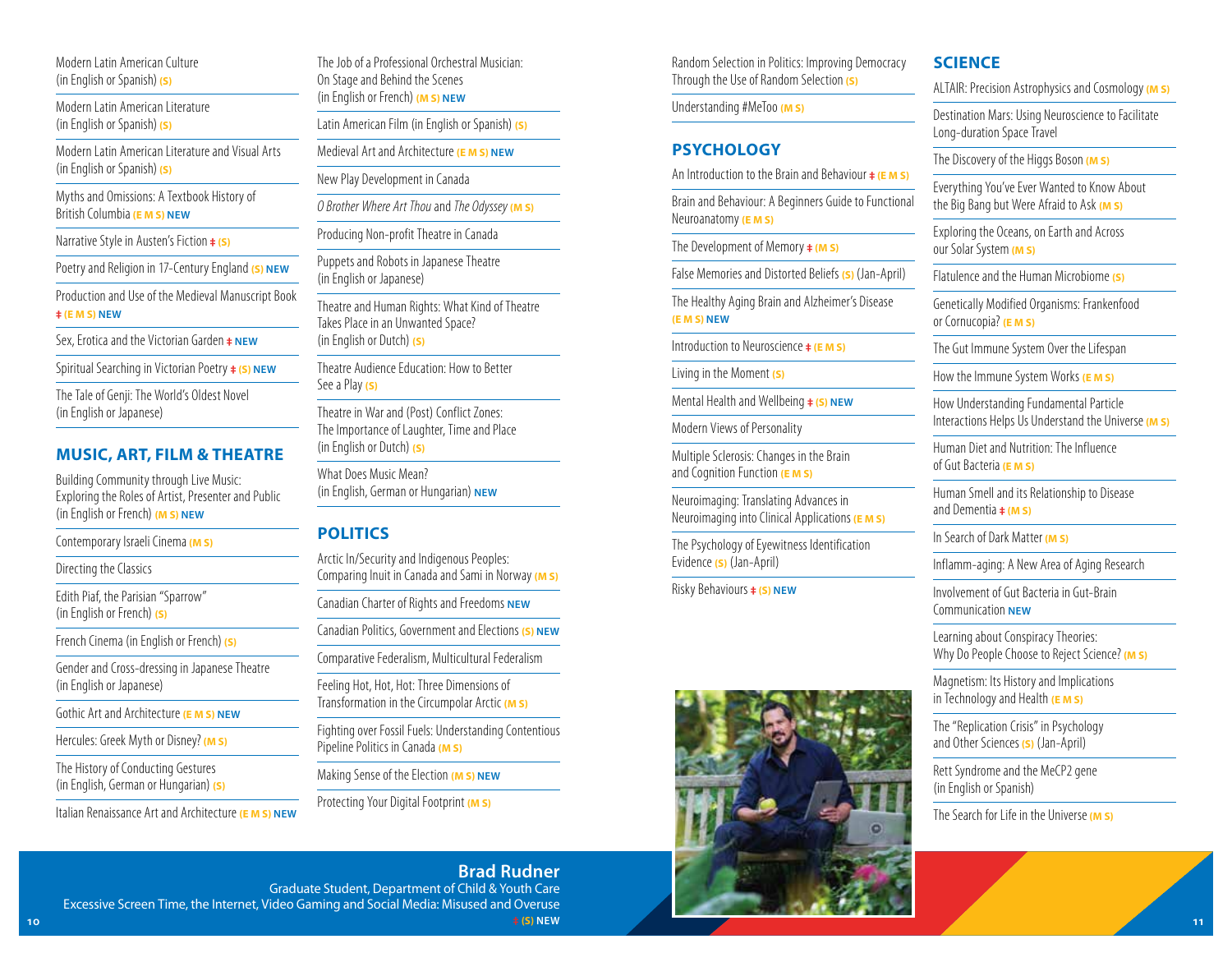Tour of the Astronomical Observatory at UVic **(E M S)**

Toward Nature's Heart of Darkness: New Technologies for Precision Astrophysics and Cosmology **(M S)**

UVic's Contributions to the Discovery of the Higgs Boson at the ATLAS Experiment **(M S)**

Your Circadian Clock: How this Master Timekeeper Regulates Daily Activities and Health **NEW**

# **SOCIAL HEALTH & WELLNESS**

Aging Gracefully? Reflections on Aging, Place and Lifelong Health **(S)**

Changing for Good: Choices for Creating a Healthy Living School **(E M S)**

Creating Healthy Communities

Cultural Hybridity: A Reality of Our Times **(S) NEW**

Cultural Vitality: An Indigenous Approach to Increasing Physical Activity and Wellness Among Indigenous Peoples

Dancing and Factors that Influence Quality of Life in Older People (in English or Greek) **(S)**

Disabled Women at the Margins of Health

Drug Education as Harm Reduction: Grades 9-12 **‡ (M S) NEW**

Excessive Screen Time, the Internet, Video Gaming and Social Media: Misused and Overuse **‡ (E M S) NEW**

Living Poorly: Disabled Women on Income Support

Making Prevention a Priority

Promoting Optimism for Healthy Kids and Healthy Communities

The Politics of Risk: Examining The Social Construction of Risk in Drug Use and Sex Work **‡ (S) NEW**

Public Health in the Anthropocene: Addressing the Ecological Determinants of Health

#### Recreation, Nature and Health

Work/Life Balance **(S)**

# **SOCIAL ISSUES**

Grandparents Raising Grandchildren: What Happens for the Families?

The Many Faces of Racism and Why It's So Difficult to Eradicate **(M S)**

Multiculturalism Policy in Canada: Has it Worked? **(M S)**

Reconciliation, Restitution and Resurgence: Indigenous Politics after the TRC Report **(M S)**

Reducing Inequalities in Health

Religion, Fake News and Alternative Facts **(S)**

Residential Schools: The Good, the Bad and the Ugly (in English or Spanish) **(E M S)**

The Rise of the Christian Right **(S)**

The Risks of Cannabis in the Era of Legalization **(S) NEW**

What's New in Drugs of Abuse: The Risks of Using Street Drugs in the Era of Fentanyl **(S) NEW**

Wise Women Speak: Changes Along the Path **(S)**

# **WORK & EMPLOYMENT**

Beyond Diversity and Human Rights: How to Create Inclusive Spaces for Social Change (in English or French) **(M S)**

Careers in Psychology **‡ (S) NEW**

Career Management and Your Work Search **(M S)**

Career Options and Learning Outcomes with a Degree in Music (in English or French) **(M S) NEW**

Cultural Intelligence: What it is and Why it is Important **NEW**

Emotional Intelligence and Cultural Diversity **(S)**

Employment Law in Canada **NEW**

Engaging Training and Meaningful Learning Environments: Make the Most of Staff and Volunteer Training Time **NEW**

Facilitation Tactics and Techniques for Engaging Workshops and Presentations **NEW**

Influence: Sources of Individual Power and How to Lead Without a Title **(S)**

Interacting Effectively with People Who are Different than You (in English or Spanish) **(S)**

Intercultural Competence for Work and Life (in English or Spanish) **(S)**

Intercultural Conflict Resolution (in English or French) **(M S)**

Interview Skills **(M S)**

Leading Others—and Yourself (in English or Spanish) **(S)**

Preparing to Find your First Professional Job **(S) NEW**

Reframing Your Organization: Are You Working Well? **(S)**

Resume and Cover Letter Preparation **(M S)**

Strategic Planning

Strategy Execution **NEW**

Understanding Passion in Organizations: Using Sport as a Lens (in English or French) **(S)**

Understanding Unconscious Bias in Cultural Contexts **(S)**

Working the Night Shift **(S) NEW**

# **WORLD AFFAIRS**

The Changing Context of India's Foreign Policy

Civil Society in the Global South **(S) NEW**

Custom Borders and the European Union (in English or French) **(S) NEW**

Ethiopia: UVic Partnerships in Human Rights and Social Work Education

The European Union and Brexit (in English or French) **(S) NEW**

#### Global Education **(S) NEW**

Governance of Borders and Migration (in English or French) **(S) NEW**

Governance of Public Transportation (in English or French) **(S) NEW**

India, Pakistan, Afghanistan and Kashmir

Intercultural Education **(S) NEW**

International Experiential Learning **(S) NEW**

International Internships **(S) NEW**

Multiculturalism in South Asia—a Comparative Perspective

The Palestinian-Israeli Conflict **(M S)**

Regional Security and Peace in South Asia

Personal Interest topics listed at **[uvic.ca/speakers](http://uvic.ca/speakers)**